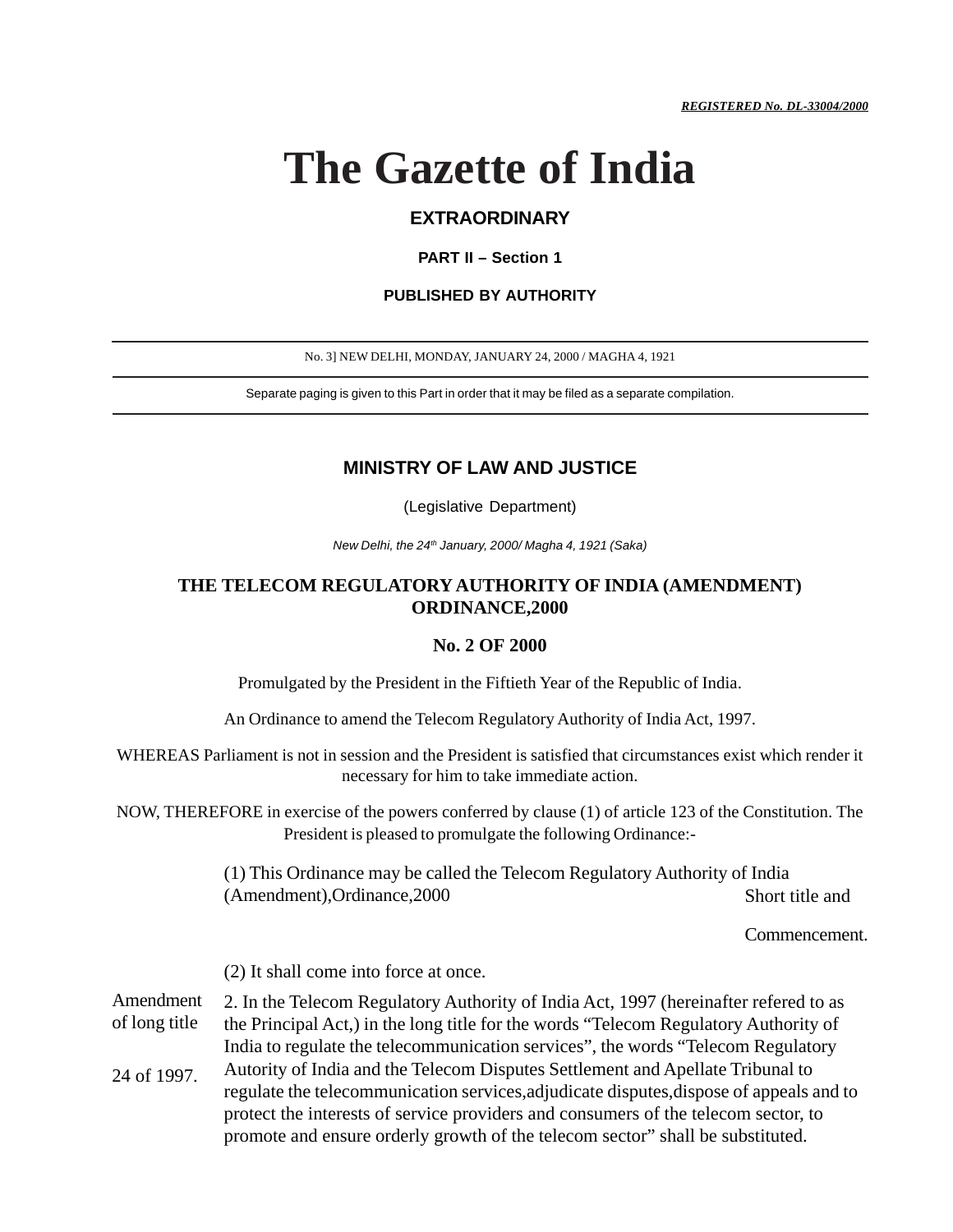|                           | Amendment 3. In section 2 of the principal Act,-                                                                                                                                                                                                                                          |  |  |
|---------------------------|-------------------------------------------------------------------------------------------------------------------------------------------------------------------------------------------------------------------------------------------------------------------------------------------|--|--|
| of section 2              |                                                                                                                                                                                                                                                                                           |  |  |
|                           | (a) after clause (a), the following clause shall be inserted , namely:-                                                                                                                                                                                                                   |  |  |
|                           | '(aa) "Appellate Tribunal " means the Telecom Disputes Settlement and Appellate<br>Tribunal established under section 14.                                                                                                                                                                 |  |  |
|                           | (b) after clause (e), the following clause shall be inserted, namely:-                                                                                                                                                                                                                    |  |  |
| 13 of 1885.               | (ea) "licensor "means the Central Government or the telegraph authority who grants a<br>license under section 4 of the Indian Telegraph Act, 1885.                                                                                                                                        |  |  |
|                           | (c) in clause (f), for the word "Government", the words "Government as a service<br>provider "shall be substituted.                                                                                                                                                                       |  |  |
|                           | $(d)$ in clause $(k)$ , the following provision shall be inserted, namely:-                                                                                                                                                                                                               |  |  |
|                           | "Provided that the Central Government may notify other service to be<br>telecommunication service including broadcasting services."                                                                                                                                                       |  |  |
| Amendment<br>of section 3 | 4. In section 3 of the principal Act, for sub-section (3) the following sub-section shall<br>be substituted namely:-                                                                                                                                                                      |  |  |
|                           | (a) The Authority shall consist of a Chairperson, and not more than two whole time<br>members and not more than two-part time members, to be appointed by the Central<br>Government."                                                                                                     |  |  |
| Substituter<br>of         | 5. The section 4 of the principal Act the following section shall be substituted namely:                                                                                                                                                                                                  |  |  |
| New section               |                                                                                                                                                                                                                                                                                           |  |  |
| For section<br>4.         |                                                                                                                                                                                                                                                                                           |  |  |
| Qualifications            |                                                                                                                                                                                                                                                                                           |  |  |
| for appoint-              | "4. The Chairperson and other members of the Authority shall be appointed by the<br>Central - Government from amongst persons who have special knowledge of, and<br>professional experience in telecommunication, industry, finance, accountancy,<br>law, management or consumer affairs: |  |  |
| ment of                   |                                                                                                                                                                                                                                                                                           |  |  |
| Chairperson               |                                                                                                                                                                                                                                                                                           |  |  |
| and other                 |                                                                                                                                                                                                                                                                                           |  |  |
|                           |                                                                                                                                                                                                                                                                                           |  |  |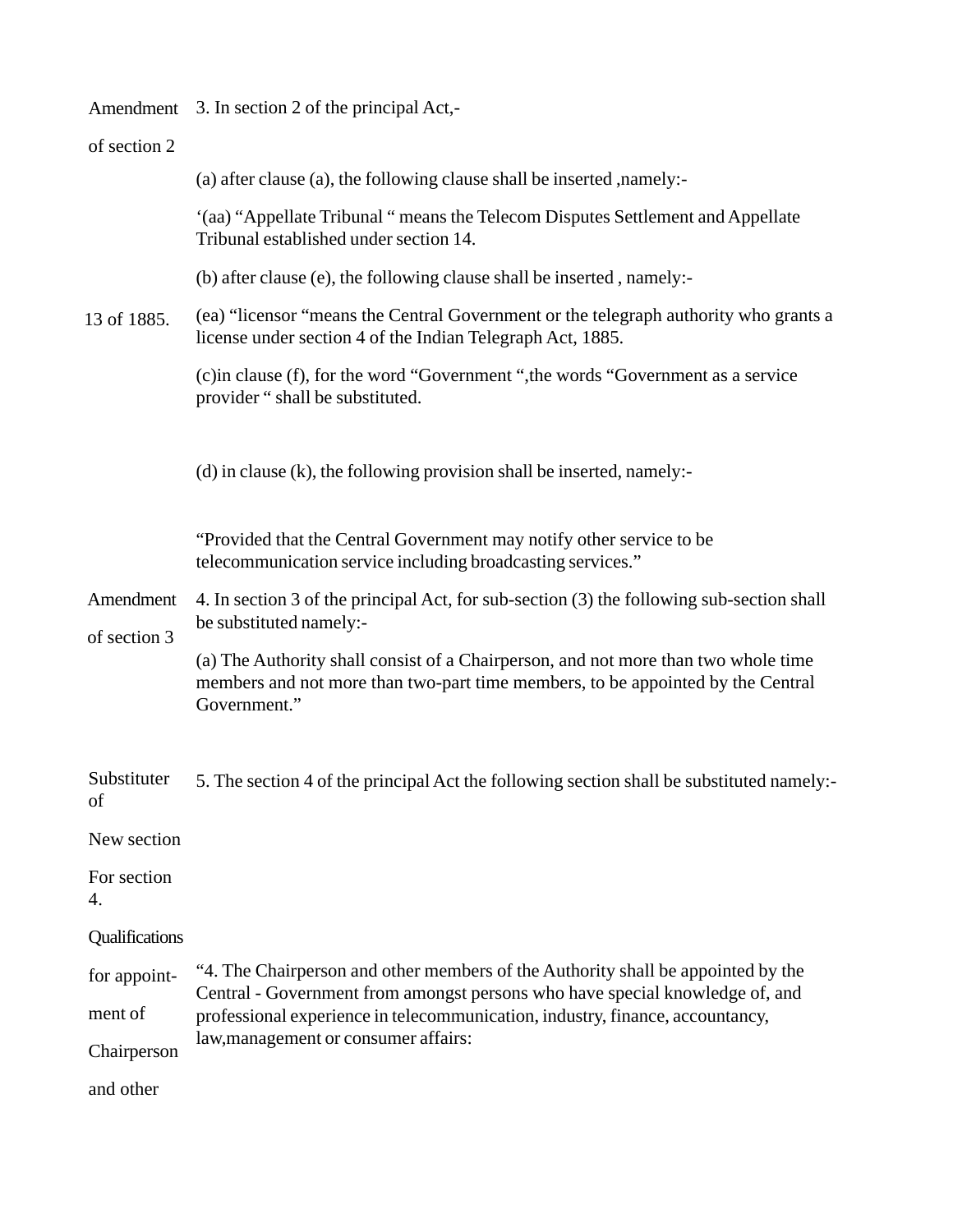Provided that a person who is, or has been , in the service of Government shall not be appointed as a member unless such person has held the post of Secretary or Additional Secretary, or the post of Additional Secretary and Secretary to the Government of India or any equivalent post in the Central Government or the State Government for a period of not less than three years."

Amendment 6. In section 5 of the principal Act-

of sector 5.

a. for sub-sections (2) and (3) the following shall be substituted

(2) The Chairperson and other members shall hold office for a term not exceeding three years , as the Central Government may notify in this behalf , from the date on which they enter upon their offices or until they attain the age of sixty five years, whichever is earlier.

(3) On the commencement of the Telecom Regulatory Authority (Amendment ) Ordinance 2000, a person appointed as Chairperson of the Authority and every other person appointed as member and holding office as such immediately before such commencement shall vacate their respective offices and such Chairperson and such other members shall be entitled to claim compensation not exceeding three month pay and allowances for the premature termination of the term of their office or any contract of service."

(b)in sub section (5), for the words "other members" the words "whole-time members" shall be substituted.

(c) after sub-section (6), the following sub-section shall be inserted,namely:-

"(6A) The part-time members shall receive such allowances as may be prescribed."

(d)in sub -section (7) , the words , brackets and figure "or sub-section (3)" shall be ommitted.

e. in sub-section (8)-

(i)in clause (b) for the words "two years", the words "one year" shall be substituted:

(ii)after clause (b), the following provision shall be inserted, namely:-

"Provided that nothing contained in this sub-section shall apply to the Chairperson or a member who has ceased to hold office under sub-section (3) and such Chairperson or member shall be eligible for re-appointment in the Authority or appointment in the

Appellate Tribunal."

7.In section 7 of the principal Act, for sub-sections(2) and (3) ,the following subsection shall be substituted, namely:- Amendment of section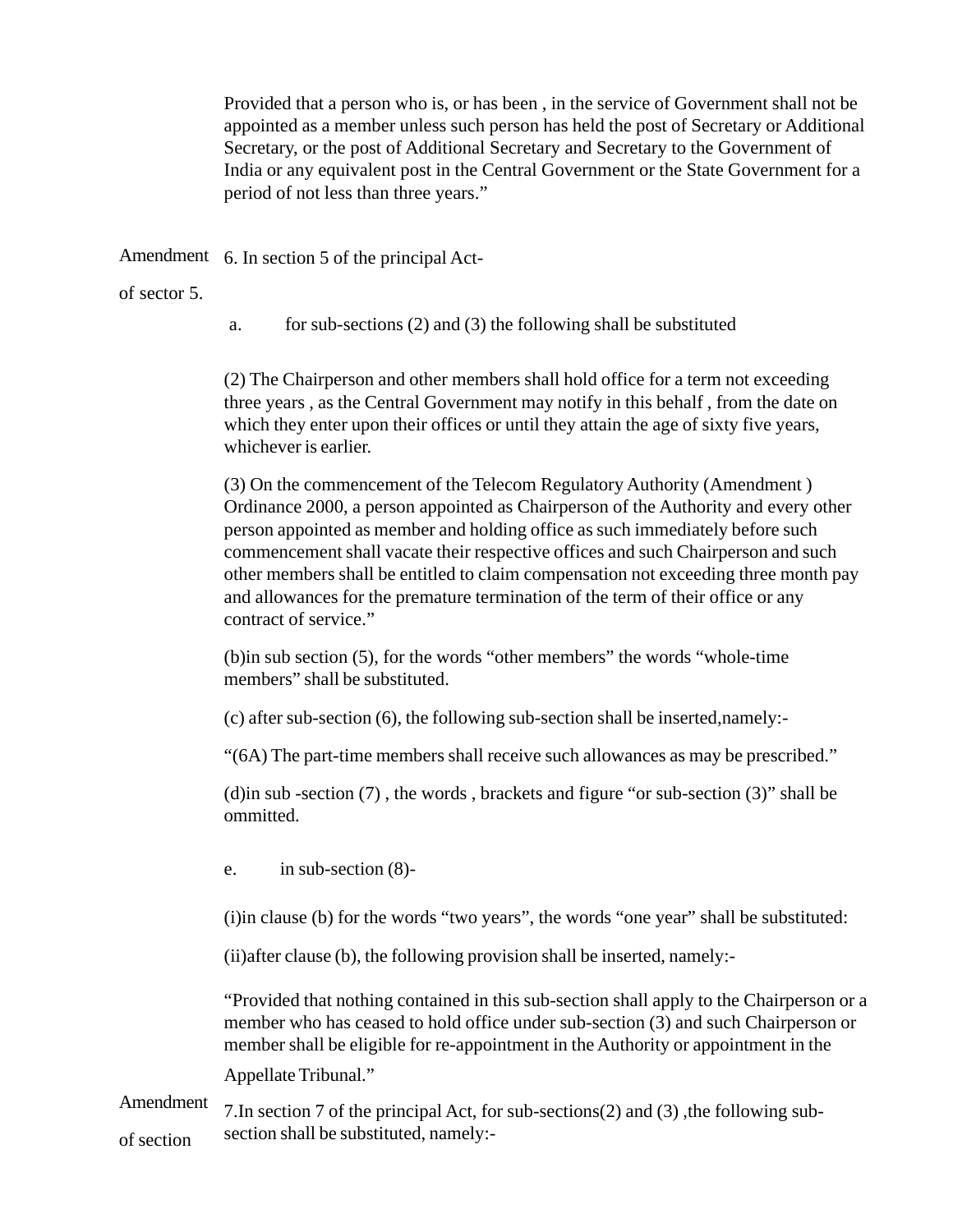"(2) No such member shall be removed from his office under clause (d) or clause

(e) of sub-section (1) unless he has been given a reasonable opportunity of being heard in the matter".

8. In section 10 of the principal Act, in sub-section  $(2)$ - Amendment

of section 10.

(a)for the words "determined by regulations ",the word "prescribed" shall be substituted:

a. after sub-section (2), the following provision shall be inserted namely:-

"Provided that any regulation, in respect of the salary and allowance payable to and other conditions of service of the officers and other employees of the Authority, made before the commencement of the Telecom Regulatory Authority (Amendment) Ordinance 2000,shall cease to have effect immediately on the notification of rules made under clause (ca) of sub-section (2) of section 35."

9.In section 11 of the principal Act-Amendment

of section 11.

a. for sub-section (1), the following sub-section shall be substituted,namely:-

(1)Notwithstanding anything contained in the Indian Telegraph Act,1885,the functions of the Authority shall be to-13 of 1885

(a)make recommendations, either suo motu or on a request from the licensor, on the following matters, namely:-

(i) need and timing for introduction of new service provider;

(ii) terms and conditions of license to a service provider;

(iii) revocation of license for non-compliance of terms and conditions of license:

(iv) measures to facilitate competition and promote efficiency in the operation of

telecommunication services so as to facilitate growth in such services.

(v) technological improvements in the services provided by the service providers.

(vi) type of equipment to be used by the service providers after inspection of equip ment used in the network.

(vii) measures for the development of telecommunication technology and any other matter relatable to telecommunication industry in general;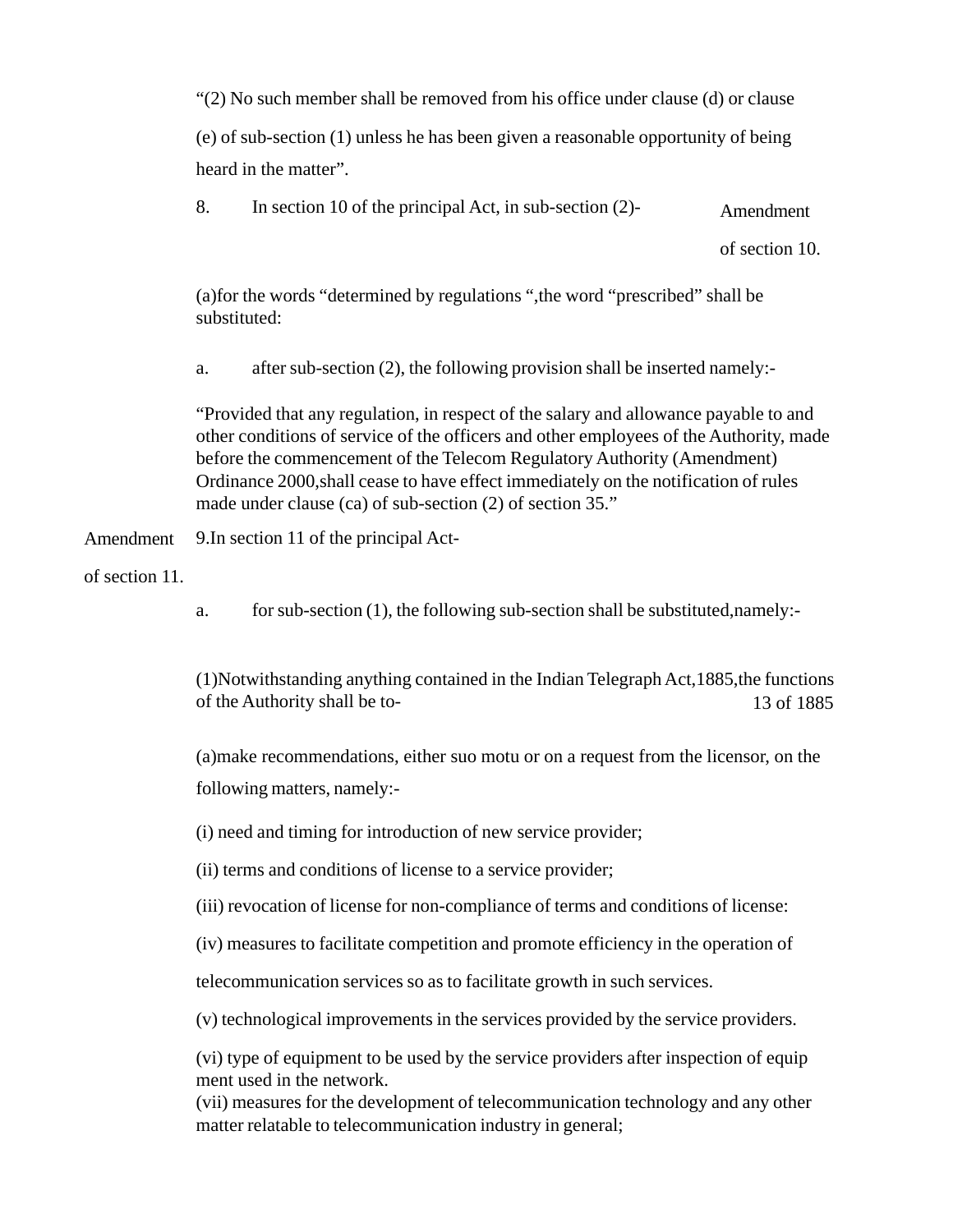(viii) efficient management of available spectrum;

(b) discharge the following functions, namely:-

(i) ensure compliance of terms and conditions of license;

(ii) notwithstanding anything contained in the terms and conditions of the license granted before the commencement of the Telecom Regulatory Authority (Amendment) Ordinance,2000, fix the terms and conditions of inter-connectivity between the service providers;

(iii) ensure technical compatibility and effective inter-connection between different service providers.

(iv) regulate arrangement amongst service providers of sharing their revenue derived from providing telecommunication services;

(v) lay down the standards of quality of service to be provided by the service

providers and ensure the quality of service and conduct the periodical survey of such service provided by the service providers so as to protect interest of the consumers of

telecommunication services;

(vi) lay down and ensure the time period for providing local and long distance circuits of telecommunication between different service providers;

(vii) maintain register of interconnect agreements and of all such other matters as may be provided in the regulations;

(viii) keep register maintained under clause (viii) open for inspection to any member of public on payment of such fee and compliance of such other requirement as may be provided in the regulations;

(ix) ensure effective compliance of universal service obligations:

(c) levy fees and other charges at such rates and in respect of such services as may be determined by regulations.

(d) perform such other functions including such administrative and financial functions as may be entrusted to it by the Central Government or as may be necessary to carry out the provisions of this Act:

Provided that the recommendations of the Authority specified in the clause (a) of this sub-section shall not be binding upon the Central Government:

Provided further that the Central Government shall seek the recommendations of the Authority in respect of matters specified in sub-clauses (i) and (ii) of clause (a) of this sub-section in respect of new licence to be issued to a service provider and the Authority shall forward its recommendations within a period of sixty days from the date on which that Government sought the recommendations: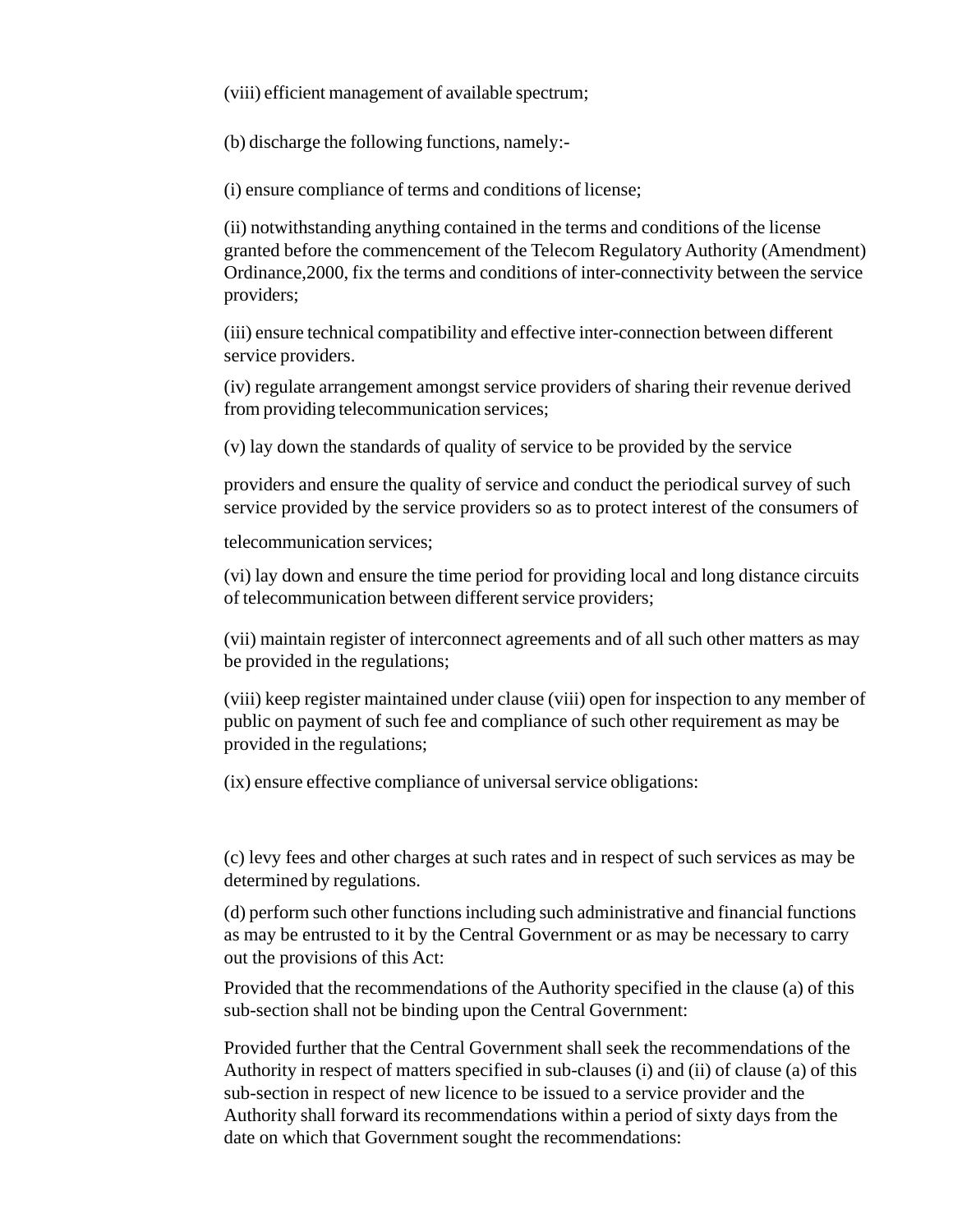Provided also that the Authority may request the Central Government to furnish such information or documents as may be necessary for the purpose of making recommendations under sub-clauses (i) and (ii) of clause (a) of this sub-section and that Government shall supply such information within a period of seven days from receipt of such request:

Provided also that the Central Government may issue a licence to a service provider if no recommendations are received from the Authority within the period of specified in the second provision or within such period as may be mutually agreed upon between the Central Government and the Authority.

Provided also that if the Central Government having considered that recommendation of the Authority comes to a prima facie conclusion that such recommendation cannnot be accepted or needs modifications, it shall, refer the recommendations back to the Authority for its reconsideration, and the Authority may within fifteen days from the date of receipt of such reference, forward to the Central Government its recommendation after considering the reference made by the Government. After receipt of further recommendation, if any, the Central Government shall take a final decision.

(b) In sub-section (3), for the words, brackets and figure "under sub-section (1) "the words, brackets and figures under sub-section (1) or sub-section (2) "shall be substituted.

Amendment 10. In section-13 of the principal Act, the following provision shall be inserted namely of section-

> "Provided that no direction under sub-section (4) of section 12 or under this section shall be issued except on the matter specified in clause (b) of sub-section (1) of section 11."

Substitution 11. For Chapter IV of the principal Act the following Chapter shall be substituted, namelyof new

Chapter for

13

Chapter IV

CHAPTER IV

APPELLATE TRIBUNAL

14. The Central Government shall, by notification, establish an Appellate Tribunal to be Establishment of Appellate known as the Telecom Disputes Settlement and Appellate Tribunal to -Tribunal

(a) adjudicate any dispute -

(i) between a licensor and a licensee;

(ii) between two or more service providers;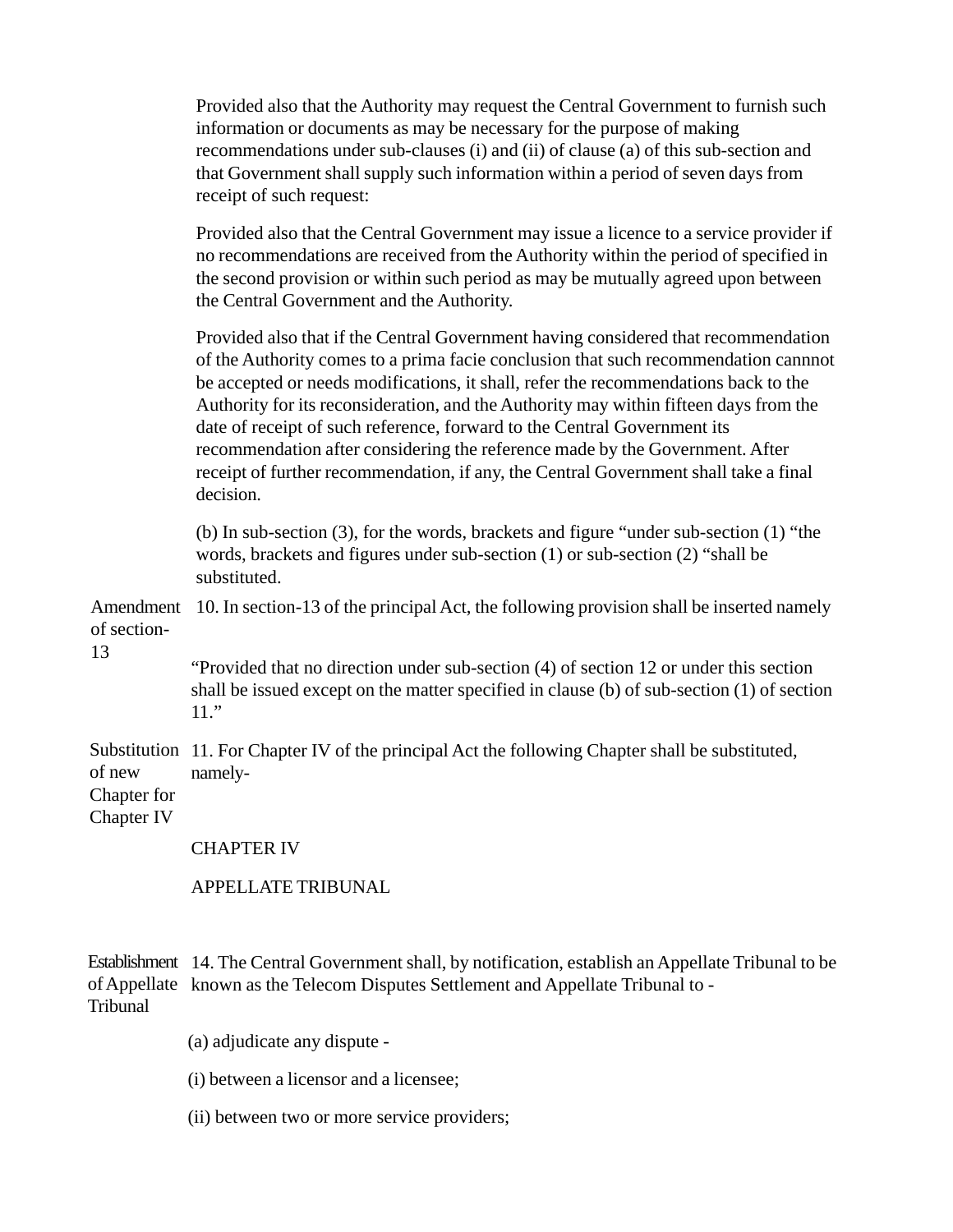|                                                                                | (iii) between a service provider and a group of consumers:                                                                                                                                                                                                                                                                                                                                                             |
|--------------------------------------------------------------------------------|------------------------------------------------------------------------------------------------------------------------------------------------------------------------------------------------------------------------------------------------------------------------------------------------------------------------------------------------------------------------------------------------------------------------|
|                                                                                | Provided that nothing in this clause shall apply in respect of matters relating to -                                                                                                                                                                                                                                                                                                                                   |
| 54 of 1969                                                                     | (A) the monopolistic trade practice, restrictive trade practice and unfair trade practice<br>which are subject to jurisdiction of the Monopolies and Restrictive Trade Commission<br>established under sub-section (1) of section 5 of the Monopolies and Restrictive Trade<br>Practices Act, 1969;                                                                                                                    |
| 16 of 1986                                                                     | (B) the complaint of an individual consumer maintainable before a Consumer<br>Redressal Forum or a Consumer Disputes Redressal Commission or the National<br>Consumer Redressal Commission established under section 9 of the Consumer Protec<br>tion Act, 1986;                                                                                                                                                       |
| 13 of 1885                                                                     | (C) dispute between telegraph authority and any other person referred to in sub-<br>section (I) of Section 7 B of the Indian Telegraph Act, 1885;                                                                                                                                                                                                                                                                      |
|                                                                                | (b) hear and dispose of appeal against any direction, decision or order of the Authority<br>under this Act.                                                                                                                                                                                                                                                                                                            |
| Application<br>for<br>settlement<br>of disputes<br>and appeals<br>to Appellate | 14 A. (1) The Central Government or a State Government or a local authority or any<br>person may take an application to the Appellate Tribunal for adjudication of any<br>dispute referred to in clause (a) of section 14.                                                                                                                                                                                             |
|                                                                                | (2) The Central Government or a State Government or a Local Authority or any<br>person aggrieved by any direction, decision or order made by the Authority may prefer<br>an appeal to the Appellate Tribunal.                                                                                                                                                                                                          |
|                                                                                | (3) Every appeal under Sub-section (2) shall be preferred within a period of thirty days<br>from the date on which a copy of the direction or order or decision made by the<br>Authority is received by the Central Government or the State Government or the<br>Local Authority or the aggrieved person and it shall be in such form, verified in such<br>manner and be accompanied by such fee as may be prescribed: |
|                                                                                | Provided that the Appellate Tribunal may entertain any appeal after the expiry of thirty<br>days if it is satisfied that there was sufficient cause for not filling it within that period.                                                                                                                                                                                                                             |
|                                                                                | $(4)$ On receipt of an application under sub-section $(1)$ or an appeal under sub-section<br>(2), the Appellate Tribunal may, after giving the parties to the dispute or the appeal an<br>opportunity of being heard, pass such orders thereon as it thinks fit.                                                                                                                                                       |
|                                                                                | (5) The Appellate Tribunal shall send a copy of every order made by it to the parties to<br>the dispute or the appeal and to the Authority, as the case may be.                                                                                                                                                                                                                                                        |
|                                                                                | $(6)$ The application made under sub-section $(1)$ or the appeal preferred under sub-<br>section (2) shall be dealt with by it as expeditiously as possible and endeavour shall be<br>made by to dispose of the application or appeal finally within ninety days from the date                                                                                                                                         |
|                                                                                |                                                                                                                                                                                                                                                                                                                                                                                                                        |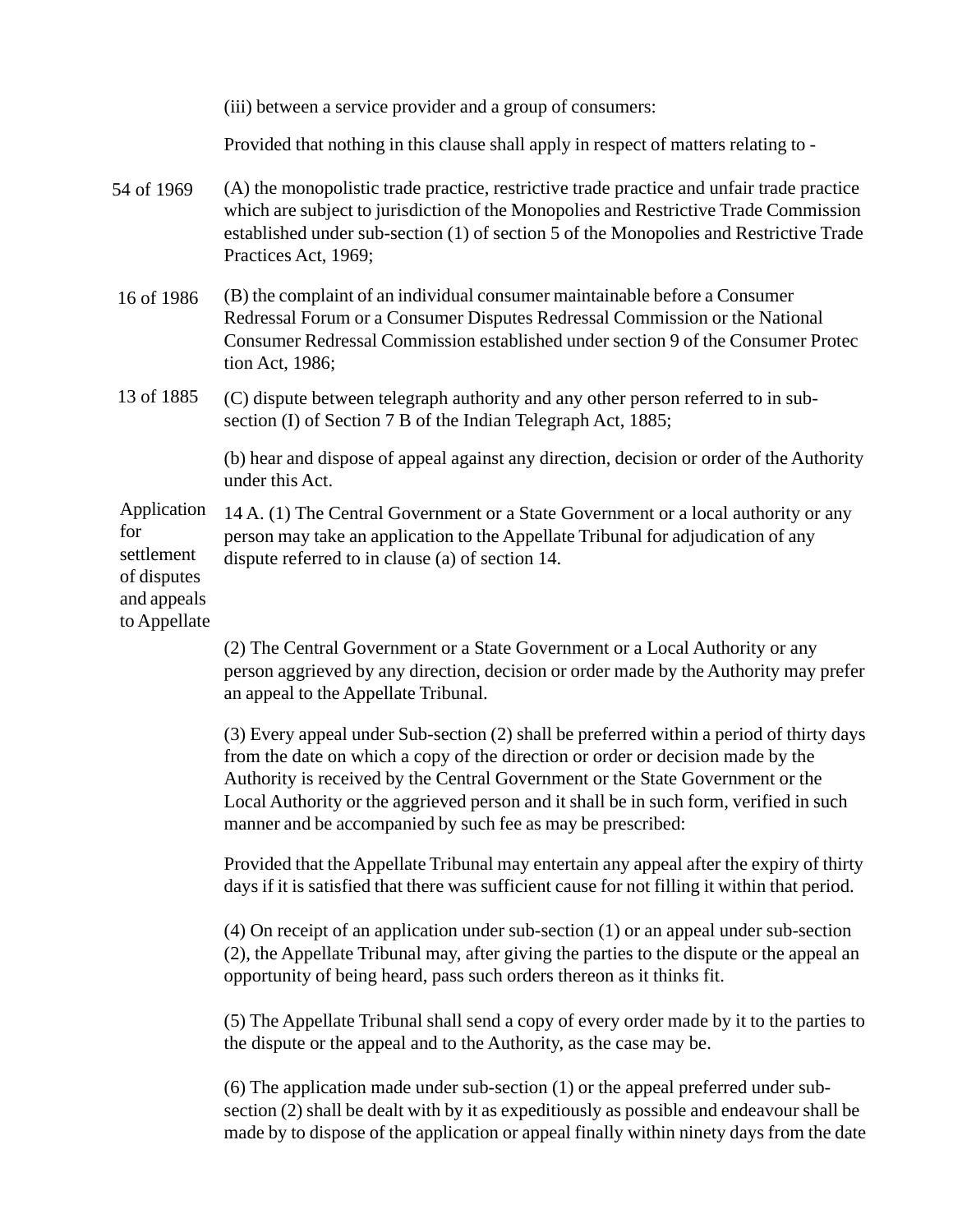of receipt of application or appeal as the case may be.

Provided that where any such application or appeal could not be disposed of within the said period of ninety days, the Appellate Tribunal shall record its reasons in writing for not disposing of the application or appeal within the said period.

(7) The Appellate Tribunal may, for the purpose of examining the legality or propriety or correctness of any dispute made in any application under sub-section (1), or of any direction or order or decision of the Authority referred to in the appeal preferred under sub-section (2), on its own motion or otherwise, call for the records relevant to disposing of such applications or appeal and make such orders as it thinks fit.

14 B (1) The Appellate Tribunal shall consist of a Chairperson and not more than two Members to be appointed, by notification, by the Central Government. Composition of Appellate

Tribunal (2) The selection of Chairperson and Members of the Appellate Tribunal shall be made by the Central Government in consultation with the Chief Justice of India.

(3) Subject to the provision of this Act -

(a) the jurisdiction of the AppellateTribunal may be exercised by the Benches thereof;

(b) a Bench may be constituted by the Chairperson of the Appellate Tribunal with one or two members of such Tribunal as the Chairperson may deem fit;

(c) the Benches of the Appellate Tribunal shall ordinarily sit at New Delhi and at such other places as the Central Government may, in consultation with the Chairperson of the Appellate Tribunal, notify;

(d) the Central Government shall notify the areas in relation to which each Bench of the Appellate Tribunal may exercise its jurisdiction.

(4). Notwithstanding anything contained in sub-section (2), the Chairperson of the Appellate Tribunal may transfer a Member of such Tribunal from one Bench to another Bench.

(5). If at any stage of the hearing of any case or matter, it appears to the Chairperson or a Member of the Appellate Tribunal that the case or matter is of such a nature that it ought to be heard by a Bench consisting of two Members, the case or matter may be transferred by the Chairperson to such Bench as the Chairperson may deem fit.

Amendment 12. In section 23 of the Prinipal Act, after sub-section (2), the following explanation shall be inserted, namely: of Section

23

"Explanation - For the removal or doubts, it is hereby declared that the decisions of the Authority taken in discharge of its function under clause (b) of sub-section (1) and subsection (2) of section 11 and section 13, being matters appealable to the Appellate Tribunal, shall not be subject to audit under this section".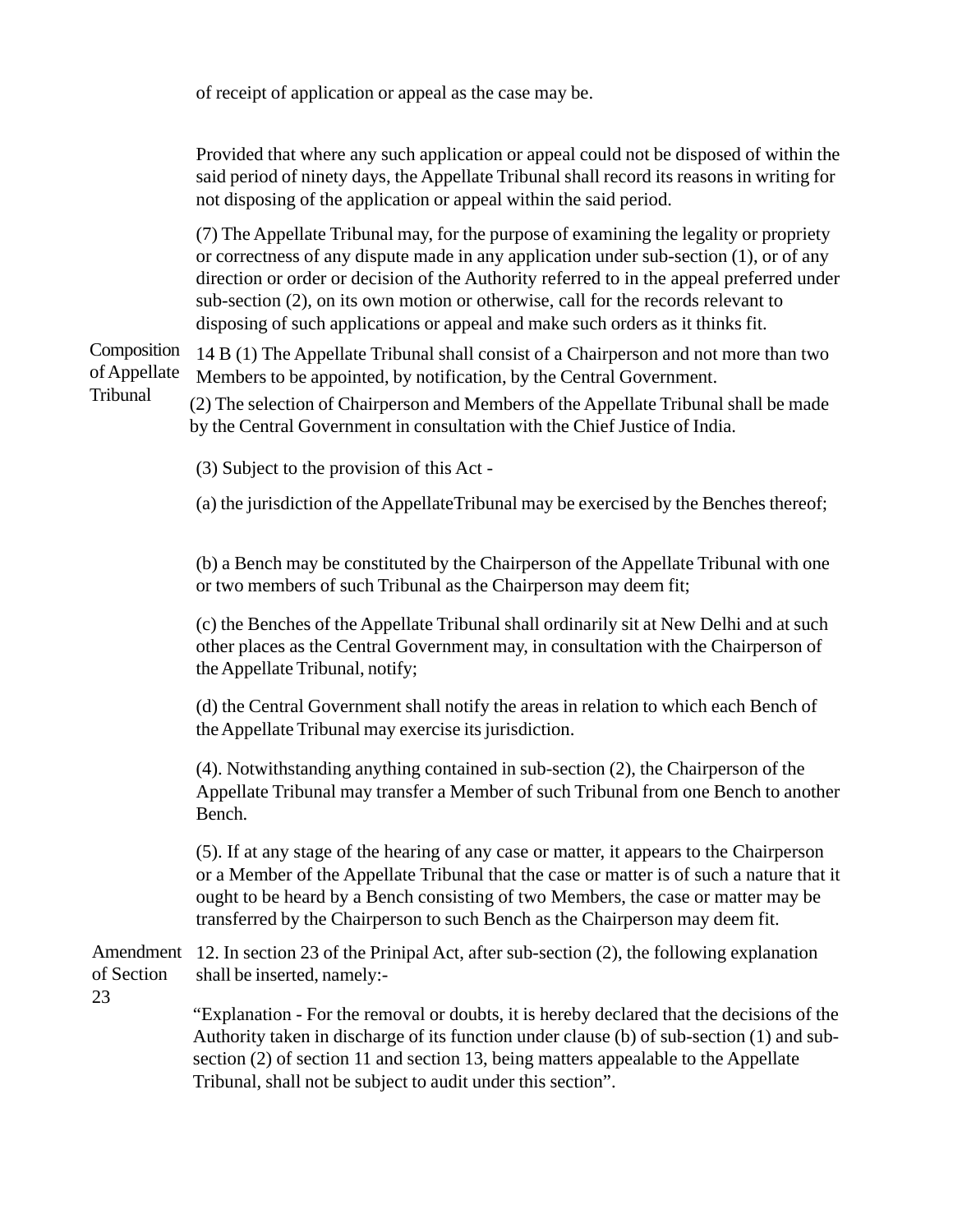| of Section                                 | Amendment 13. In section 35 of the Principal Act -                                                                                                                                                                                                                                                                                       |  |  |  |
|--------------------------------------------|------------------------------------------------------------------------------------------------------------------------------------------------------------------------------------------------------------------------------------------------------------------------------------------------------------------------------------------|--|--|--|
| 35                                         | (d) after clause (a), the following clause shall be inserted, namely:-                                                                                                                                                                                                                                                                   |  |  |  |
|                                            | (aa) the allowances payable to the part time members under sub-section (6A) of section<br>5:                                                                                                                                                                                                                                             |  |  |  |
|                                            | (b) after clause (c), the following clause shall be inserted namely:-                                                                                                                                                                                                                                                                    |  |  |  |
|                                            | "(ca) the salary and allowances and other conditions of service of officers and other<br>employees of the Authority under sub-section (2) of section 10; ".                                                                                                                                                                              |  |  |  |
|                                            | (c) after clause (d), the following clauses shall be inserted namely:-                                                                                                                                                                                                                                                                   |  |  |  |
|                                            | "(da) the form, the manner of its verification and the fee under sub-section (3) of<br>section 14A;                                                                                                                                                                                                                                      |  |  |  |
|                                            | (db) the salary and allowances payable to and other terms and conditions of service of<br>the Chairperson and other Members of the Appellate Tribunal under section 14E;                                                                                                                                                                 |  |  |  |
|                                            | (dc) the salary and allowances and other conditions of service of the officers and<br>employees of the Appellate Tribunal under sub-section (3) of section 14H;                                                                                                                                                                          |  |  |  |
|                                            | (dd) any other power of a civil court required to be prescribed under clause (i) of sub-<br>section $(2)$ of section 16;                                                                                                                                                                                                                 |  |  |  |
| Amendment<br>of Section                    | 14. In section 36 of the Principal Act, in sub-section (2) -                                                                                                                                                                                                                                                                             |  |  |  |
| 35                                         | (a) clause (c) shall be omitted.                                                                                                                                                                                                                                                                                                         |  |  |  |
|                                            | (b) in clause (d) for the words, brackets and letter "under clause (1)", the words,<br>brackets and letters "under sub-clause (vii) of clause (b) "shall be substituted;                                                                                                                                                                 |  |  |  |
|                                            | (c) in clause (e) for the words, brackets and letter "under clause (m)", the words,<br>brackets and letters "under sub-clause (viii) of clause (b)" shall be substituted;                                                                                                                                                                |  |  |  |
|                                            | (d) in clause (f) for the word brackets and letter "under clause (p) " the words and<br>letter" under clause (c) shall be substituted.                                                                                                                                                                                                   |  |  |  |
| Qualifications<br>for<br>appointment<br>of | 14C. A person shall not be qualified for appointment as the Chairperson or a Member<br>of the Appellate Tribunal unless he-                                                                                                                                                                                                              |  |  |  |
| Chairperson<br>and                         | (a) in the case of Chairperson, is or has been, a Judge of the Supreme Court or the<br>Chief Justice of a High Court;                                                                                                                                                                                                                    |  |  |  |
|                                            | (b) in the case of a Member, who has held the post of Secretary to the Government of<br>India or any equivalent post in the Central Government or the State Government for a<br>period of not less than two years or a person who is well versed in the field of<br>technology, telecommunication, industry, commerce or administration. |  |  |  |
|                                            |                                                                                                                                                                                                                                                                                                                                          |  |  |  |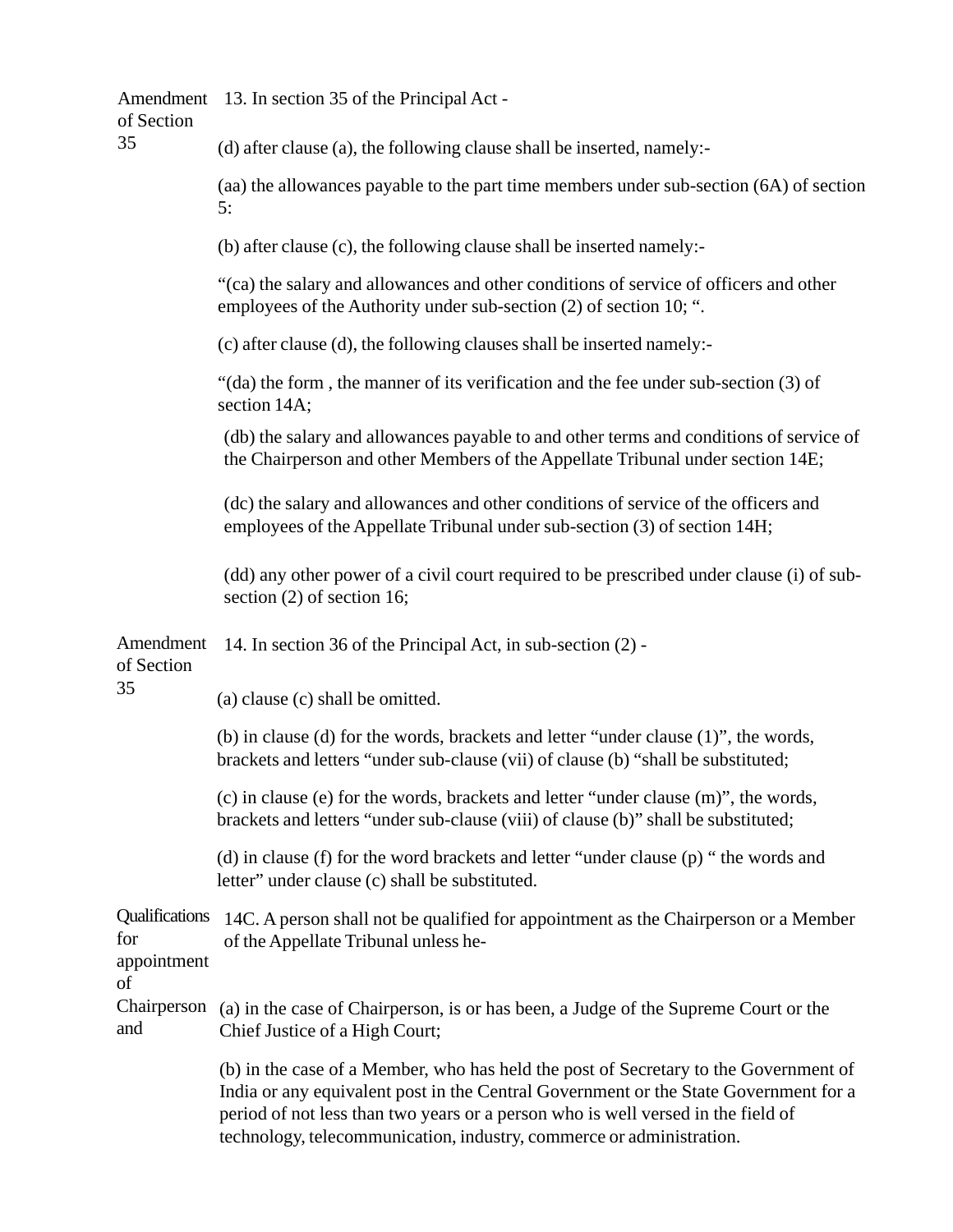| Term of<br>office                     | 14D. The Chairperson and every other Member of the Appellate Tribunal shall hold<br>office as such for a term not exceeding three years from the date on which he enters<br>upon his office:                                                                                                                                                                                                     |  |  |  |
|---------------------------------------|--------------------------------------------------------------------------------------------------------------------------------------------------------------------------------------------------------------------------------------------------------------------------------------------------------------------------------------------------------------------------------------------------|--|--|--|
|                                       | Provided that no Chairperson or other Member shall hold office as such after he has<br>attained-                                                                                                                                                                                                                                                                                                 |  |  |  |
|                                       | (a) in the case of Chairperson, the age of seventy years;                                                                                                                                                                                                                                                                                                                                        |  |  |  |
|                                       | (b) in the case of any other Member, the age of sixty five years.                                                                                                                                                                                                                                                                                                                                |  |  |  |
| Terms and<br>conditions<br>of service | 14E. The salary and allowance payable to and the other terms and conditions of<br>service of the Chairperson and whole-time members of the Appellate Tribunal shall be<br>such as may be prescribed.                                                                                                                                                                                             |  |  |  |
|                                       | Provided that neither the salary and allowances nor the other terms and conditions of<br>service of the Chairperson or a Member of the Appellate Tribunal shall be varied to his<br>disadvantage after appointment. Vacancies                                                                                                                                                                    |  |  |  |
| Vacancies                             | 14F. If, for reason other than temporary absence, any vacancy occurs in the office of<br>the Chairperson or a Member of the Appellate Tribunal, the Central Government shall<br>appoint another person in accordance with the provisions of this Act to fill the vacancy<br>qand the proceedings may be continued before the Appelate Tribunal from the stage at<br>which the vacancy is filled. |  |  |  |
| Remove<br>and                         | 14G. (1) The Central Government may remove from office, the Chairperson or any<br>Member of the Appellate Tribunal, who-                                                                                                                                                                                                                                                                         |  |  |  |
| resignation                           | (a) has been adjudged an insolvent: or                                                                                                                                                                                                                                                                                                                                                           |  |  |  |
|                                       | (b) has been convicted of an offence which, in the opinion of the Central Government<br>involves moral turpitude; or                                                                                                                                                                                                                                                                             |  |  |  |
|                                       | (c) has become physically or mentally incapable of acting as the Chairperson or<br>a Member; or                                                                                                                                                                                                                                                                                                  |  |  |  |
|                                       | (d) has acquired such financial or other interest as is likely to affect prejudicially his<br>functions as the Chairperson or a Member; or                                                                                                                                                                                                                                                       |  |  |  |
|                                       | (e) has so abused his position as to render his continuance in office prejudicial to the<br>public interest.                                                                                                                                                                                                                                                                                     |  |  |  |
|                                       | (2) Notwithstanding anything contained in sub-section (1), the Chairperson or a<br>Member of the Appellate Tribunal shall not be removed from his office on the ground<br>specified in clause (d) or (e) of that sub-section unless the Supreme                                                                                                                                                  |  |  |  |
|                                       | Court on a reference being made to it in this behalf by the Central Government, has,<br>on an enquiry, held by it in accordance with such procedure as it may specify in this                                                                                                                                                                                                                    |  |  |  |
|                                       |                                                                                                                                                                                                                                                                                                                                                                                                  |  |  |  |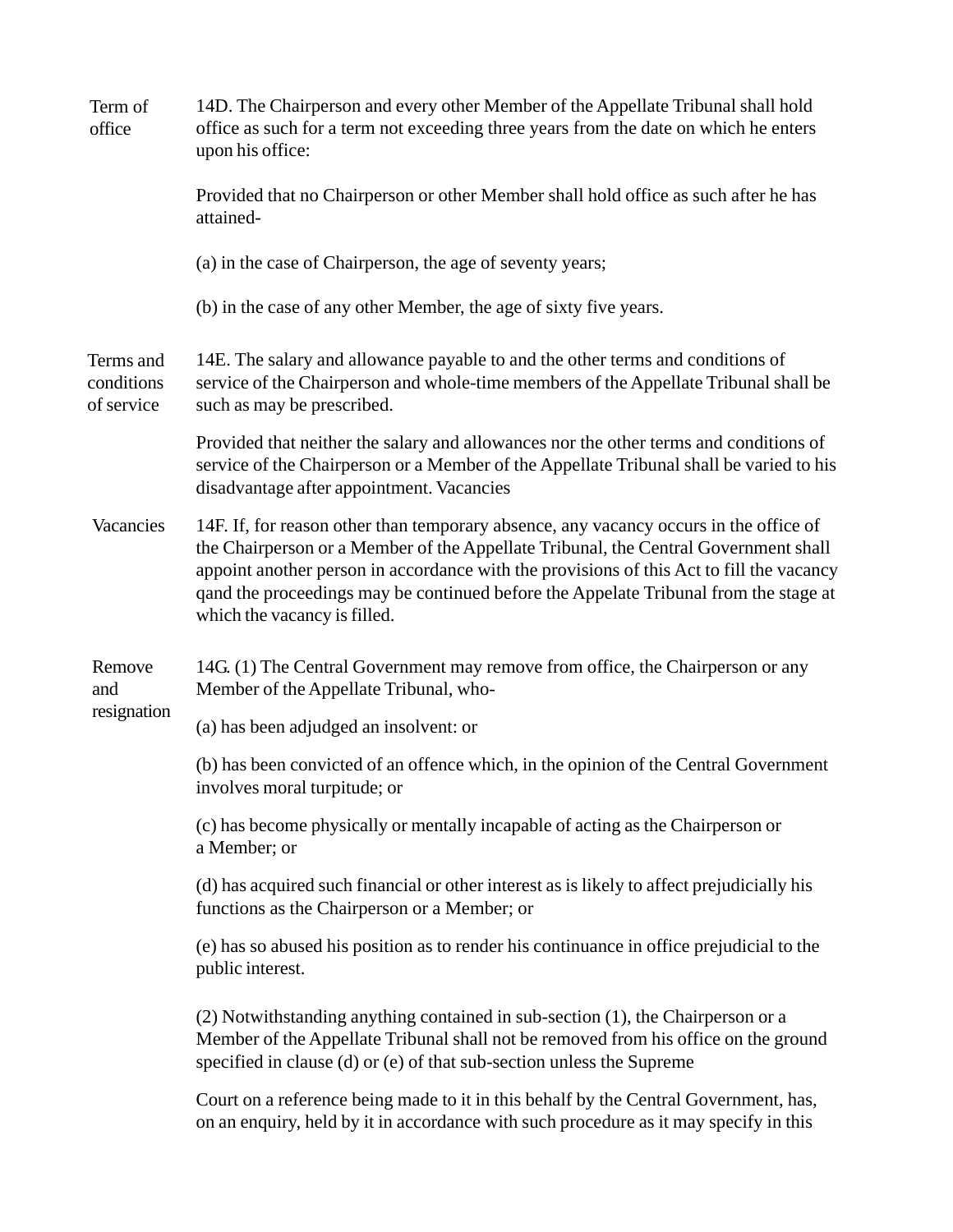|                                                                   | behalf, reported that the Chairperson or a Member ought on such ground or grounds<br>to be removed.                                                                                                                                                                                                                                                                                                                          |
|-------------------------------------------------------------------|------------------------------------------------------------------------------------------------------------------------------------------------------------------------------------------------------------------------------------------------------------------------------------------------------------------------------------------------------------------------------------------------------------------------------|
|                                                                   | (3) The Central Government may suspend from office, the Chairperson or a Member<br>of the Appellate Tribunal in respect of whom a reference has been made to the Su<br>preme Court under sub-section (2), until the Central Government has passed an order<br>on receipt of the report of the Supreme Court on such reference.                                                                                               |
| Staff of<br>Appellate<br>Tribunal.                                | 14H. (1) The Central Government shall provide the Appellate Tribunal with such<br>officers and employees as it may deem fit.                                                                                                                                                                                                                                                                                                 |
|                                                                   | (2) The officers and employees of the Appellate Tribunal shall discharge their functions<br>under the general superintendence its Chairperson.                                                                                                                                                                                                                                                                               |
|                                                                   | (3) The salaries and allowances and other conditions of service of such officers and<br>employees of the Appellate Tribunal shall be such as may be prescribed.                                                                                                                                                                                                                                                              |
| Distribution<br>of business<br>amongst<br>Benches.                | 14I. Where Benches are constituted, the Chairperson of the Appellate Tribunal may,<br>from time to time, by notification, make provisions as to the distribution of the<br>business of the Appellate Tribunal amongst the Benches and also provide for the<br>matters which may be dealt with by each Bench.                                                                                                                 |
| Power of<br>Chairperson<br>to transfer<br>cases.                  | 14J. On the application of any of the parties and after notice to the parties, and after<br>hearing such of them as he may desire to be heard, or on his own motion without such<br>notice, the Chairperson of the Appellate Tribunal may transfer any case pending before<br>one Bench, for disposal, to any other Bench.                                                                                                   |
| Decision to<br>be by<br>majority.                                 | 14K. If the Members of a Bench consisting of two Members differ in opinion on any<br>point, they shall state the point or points on which they differ, and make a reference to<br>the Chairperson of the Appellate Tribunal who shall hear the point or points himself<br>and such point or points shall be decided according to the opinion of the majority who<br>have heard the case, including those who first heard it. |
| 45 of 1860<br><b>Members</b><br>etc. to be<br>public<br>servants. | 14L. The Chairperson, Members and other officers and employees of the Appellate<br>Tribunal shall be deemed to be public servants within the meaning of section 21 of the<br>Indian Penal Code.                                                                                                                                                                                                                              |
|                                                                   | 14M. All applications, pending for adjudication of disputes before the Authority<br>immediately before the date of establishment of the Appellate Tribunal under this Act,<br>shall stand transferred on that date to such Tribunal:                                                                                                                                                                                         |
|                                                                   | Provided that all disputes being adjudicated under the provisions of Chapter IV as it<br>stood immediately before the commencement of the Telecom Regulatory Authority<br>(Amendment) Ordinance, 2000, shall continue to be adjudicated by the Authority in<br>accordance with the provisions contained in that Chapter, till the establishment of the<br>Appellate Tribunal under the said Ordinance:                       |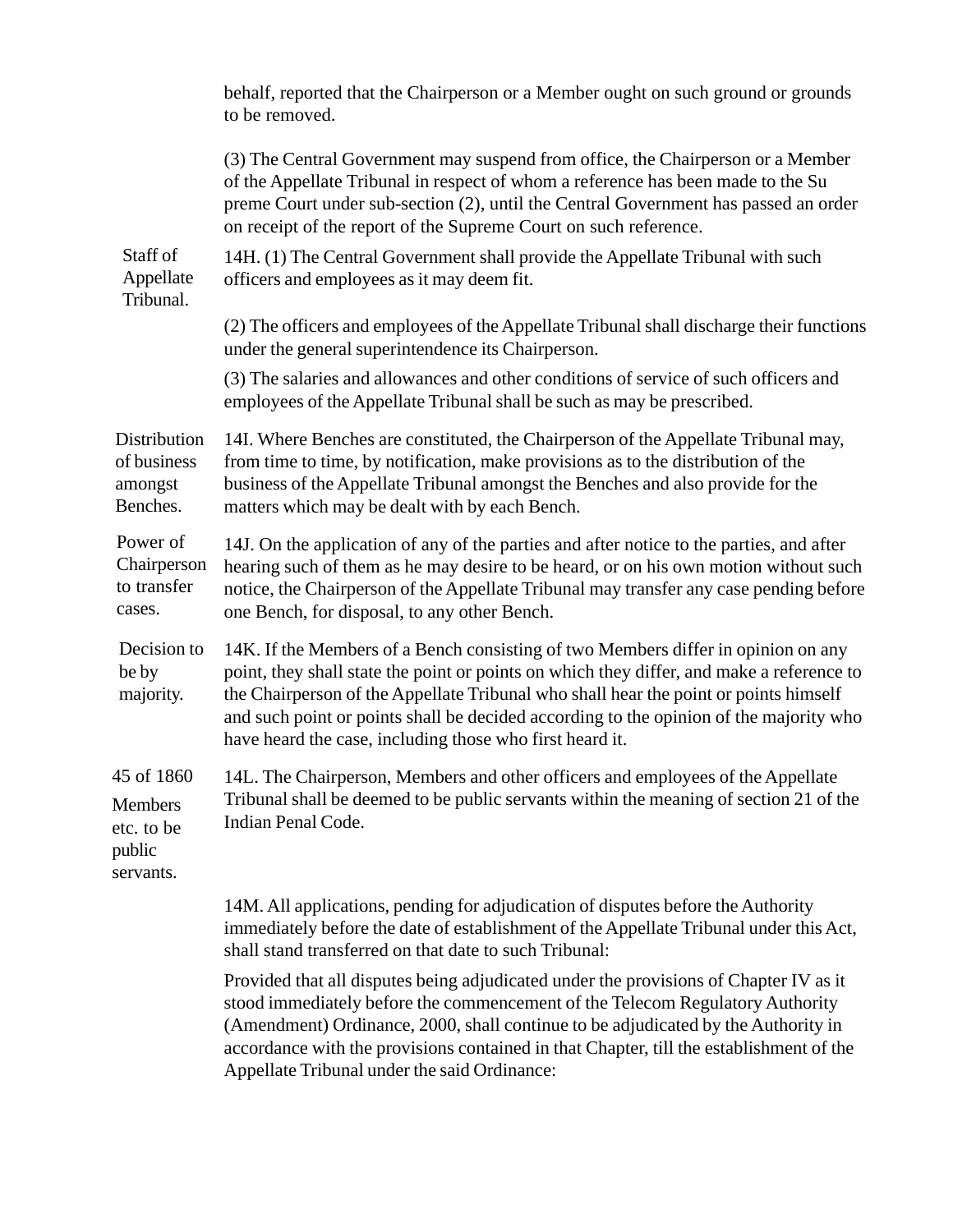|                                                      | Provided further that all cases referred to in the first provision shall be transferred by<br>the Authority to the Appellate Tribunal immediately on its establishment under section<br>14.                                                                                                                                                                                |                                                                                                                                                                                                                                                                                                         |            |  |  |
|------------------------------------------------------|----------------------------------------------------------------------------------------------------------------------------------------------------------------------------------------------------------------------------------------------------------------------------------------------------------------------------------------------------------------------------|---------------------------------------------------------------------------------------------------------------------------------------------------------------------------------------------------------------------------------------------------------------------------------------------------------|------------|--|--|
| Transfer of<br>appeals                               | 14N. (1) All appeals pending before the High Court immediately before the com<br>mencement of the Telecom Regulatory Authority (Amendment) Ordinance, 2000, shall<br>stand transferred to the Appellate Tribunal on its establishment under section 14.                                                                                                                    |                                                                                                                                                                                                                                                                                                         |            |  |  |
|                                                      | (2) where any appeal stands transferred from the High Court to the Appellate Tribunal<br>under sub-section $(1)$ :-                                                                                                                                                                                                                                                        |                                                                                                                                                                                                                                                                                                         |            |  |  |
|                                                      | a.                                                                                                                                                                                                                                                                                                                                                                         | the High Court shall, as soon as may be after such transfer, forward the records                                                                                                                                                                                                                        |            |  |  |
|                                                      | $\mathbf b$ .                                                                                                                                                                                                                                                                                                                                                              | of such appeal to the Appellate Tribunal: and<br>the Appellate Tribunal may, on receipt of such records, proceed to deal with<br>such appeal, so far as may be from the stage which was reached before such<br>transfer or from any earlier stage or de novo as the Appellate Tribunal may<br>deem fit. |            |  |  |
| Civil court<br>not to have<br>jurisdiction.          | 15. No civil court shall have jurisdiction to entertain any suit or proceeding in respect<br>of any matter which the Appellate Tribunal is empowered by or under this Act to<br>determine and no injunction shall be granted by any court or other authority in respect<br>of any action taken or to be taken in pursuance of any power conferred by or under<br>this Act. |                                                                                                                                                                                                                                                                                                         |            |  |  |
| Procedure<br>and powers<br>of Appellate<br>Tribunal. | 16. (1) The Appellate Tribunal shall not be bound by the procedure laid down by the<br>Code of Civil Procedure 1908, but shall be guided by the principles of natural justice<br>and, subject to the other provisions of this Act, the Appellate Tribunal shall have<br>powers to regulate its own procedure.<br>5 of 1908.                                                |                                                                                                                                                                                                                                                                                                         |            |  |  |
| 5 of 1908.                                           |                                                                                                                                                                                                                                                                                                                                                                            | (2) The Appellate Tribunal shall have, for the purposes of discharging its functions<br>under this Act, the same powers as are vested in a civil court under the Code of Civil<br>Procedure, 1908 while trying a suit, in respect of the following matters, namely:-                                    |            |  |  |
|                                                      | a.                                                                                                                                                                                                                                                                                                                                                                         | summoning and enforcing the attendance of any person and examining him on<br>oath;                                                                                                                                                                                                                      |            |  |  |
|                                                      | b.                                                                                                                                                                                                                                                                                                                                                                         | requiring the discovery and production of documents;                                                                                                                                                                                                                                                    |            |  |  |
|                                                      | $\mathbf{c}$ .<br>d.                                                                                                                                                                                                                                                                                                                                                       | receiving evidence on affidavits;<br>subject to provisions of sections 123 and 124 of the Indian Evidence Act,                                                                                                                                                                                          |            |  |  |
|                                                      |                                                                                                                                                                                                                                                                                                                                                                            | 1872, requisitioning any public record or document or a copy of such record or<br>document, from any office;                                                                                                                                                                                            |            |  |  |
|                                                      | e.                                                                                                                                                                                                                                                                                                                                                                         | issuing commissions for the examination of witnesses or documents;                                                                                                                                                                                                                                      |            |  |  |
|                                                      | f.<br>g.                                                                                                                                                                                                                                                                                                                                                                   | reviewing its decisions;<br>dismissing an application for default or deciding it, ex parte;                                                                                                                                                                                                             |            |  |  |
|                                                      | h.                                                                                                                                                                                                                                                                                                                                                                         | setting aside any order of dismissal of any application for default or any order                                                                                                                                                                                                                        |            |  |  |
|                                                      | i.                                                                                                                                                                                                                                                                                                                                                                         | passed by it, ex parte;<br>and any other matter which may be prescribed.                                                                                                                                                                                                                                | 1 of 1872. |  |  |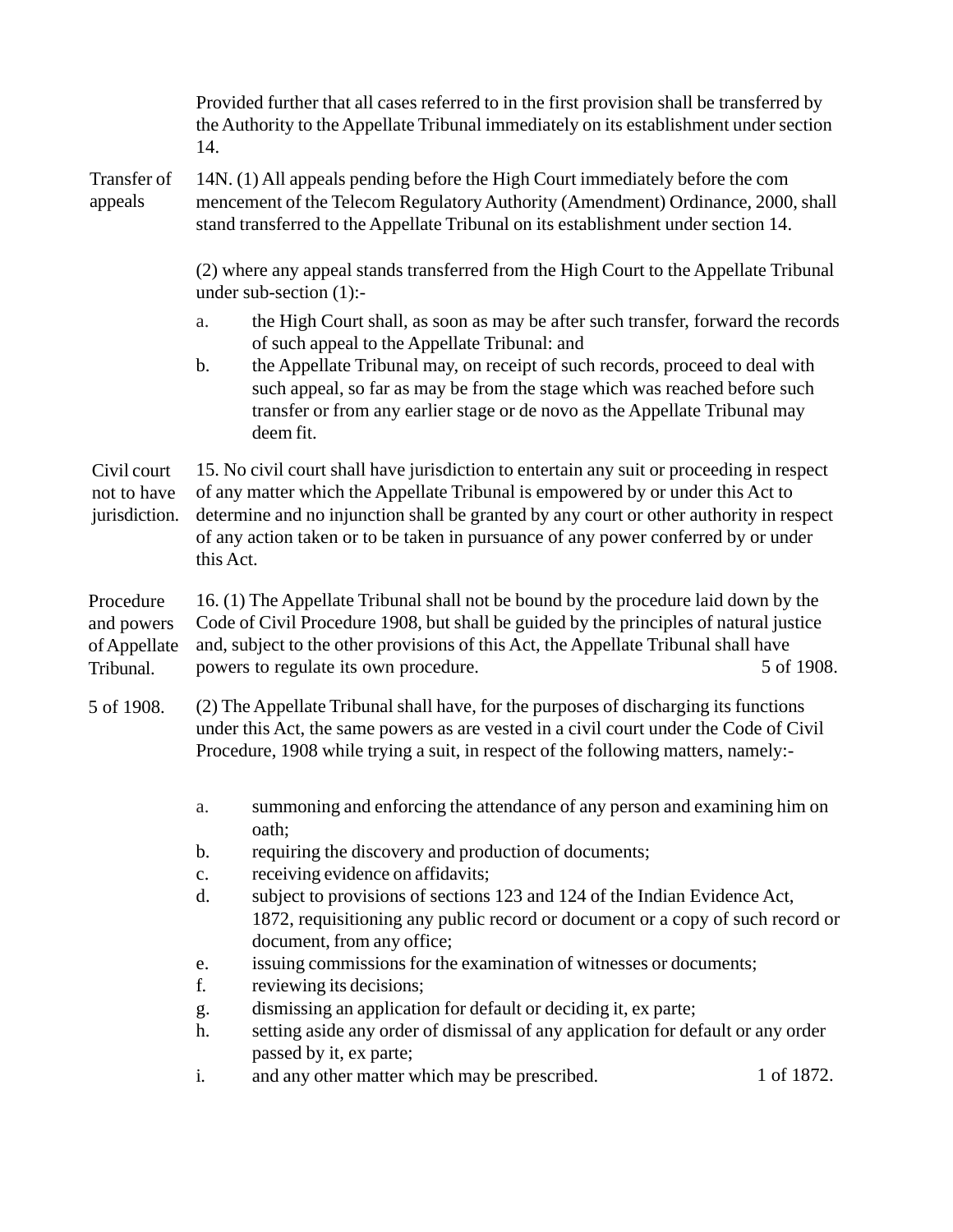(3) Every proceeding before the Appellate Tribunal shall be deemed to be judicial proceeding when the meaning of sections 193 and 228, and for the purpose of section 196 of the Indian Penal Code and the Appellate Tribunal shall be deemed to be a civil court for the purpose of section 195 and Chapter XXVI of the Code of Criminal Procedure 1973. 45 of 1860. 2 of 1974.

Right to legal 17. The applicant or appellant may either appear in person or authorise one or more representation. chartered accountants or company secretaries or cost accountants or legal practitio ners or any of its officers to present his or its case before the Appellate Tribunal.

Explanation - for the purposes of this section,-

- (a) "chartered accountant" means a chartered accountant as defined in clause (b) of sub-section (1) of section 2 of the Chartered Accountants Act, 1949 and who has obtained a certificate of practice under sub-section (1) of section 6 of that Act; 38 of 1949.
- (b) "company secretary" means a company secretary as defined in clause (c) of subsection (1) of section 2 of the Company Secretaries Act, 1980 and who has obtained a certificate of practice under sub-section (1) of section 6 of that Act; 56 of 1980.
- 23 of 1959. (c) "cost accountant" means a cost accountant as defined in clause (b) of sub-section (1) of section 2 of the Cost and Works Accountants Act, 1959 and who has obtained a certificate of practice under sub-section (1) of section 6 of that Act;

(d) "legal practitioner" means an advocate, vakil or an attorney of any High Court, and includes a pleader in practice.

18 (1) Notwithstanding anything contained in the Code of Civil Procedure, 1908 or in any other law, an appeal shall lie against any order, not being an interlocutory order, of the Appellate Tribunal to the Supreme Court on one or more of the grounds specified in section 100 of that Code. 5 of 1908. Appeal to Supreme Court.

> (2) No appeal shall lie against any decision or order made by the Appellate Tribunal with the consent of the parties.

> (3) Every appeal under this section shall be preferred within a period of ninety days from the date of the decision or order appealed against;

Provided that the Supreme Court may entertain the appeal after the expiry of the said period of ninety days, if it is satisfied that the appellant was prevented by sufficient cause from preferring the appeal in time.

**Orders** 

19. (1) An order passed by the Appellate Tribunal under this Act shall be executable by the Appellate Tribunal as a decree of civil court, and for this purpose, the Appellate Tribunal shall have all the powers of a civil court. passed by Appellate Tribunal to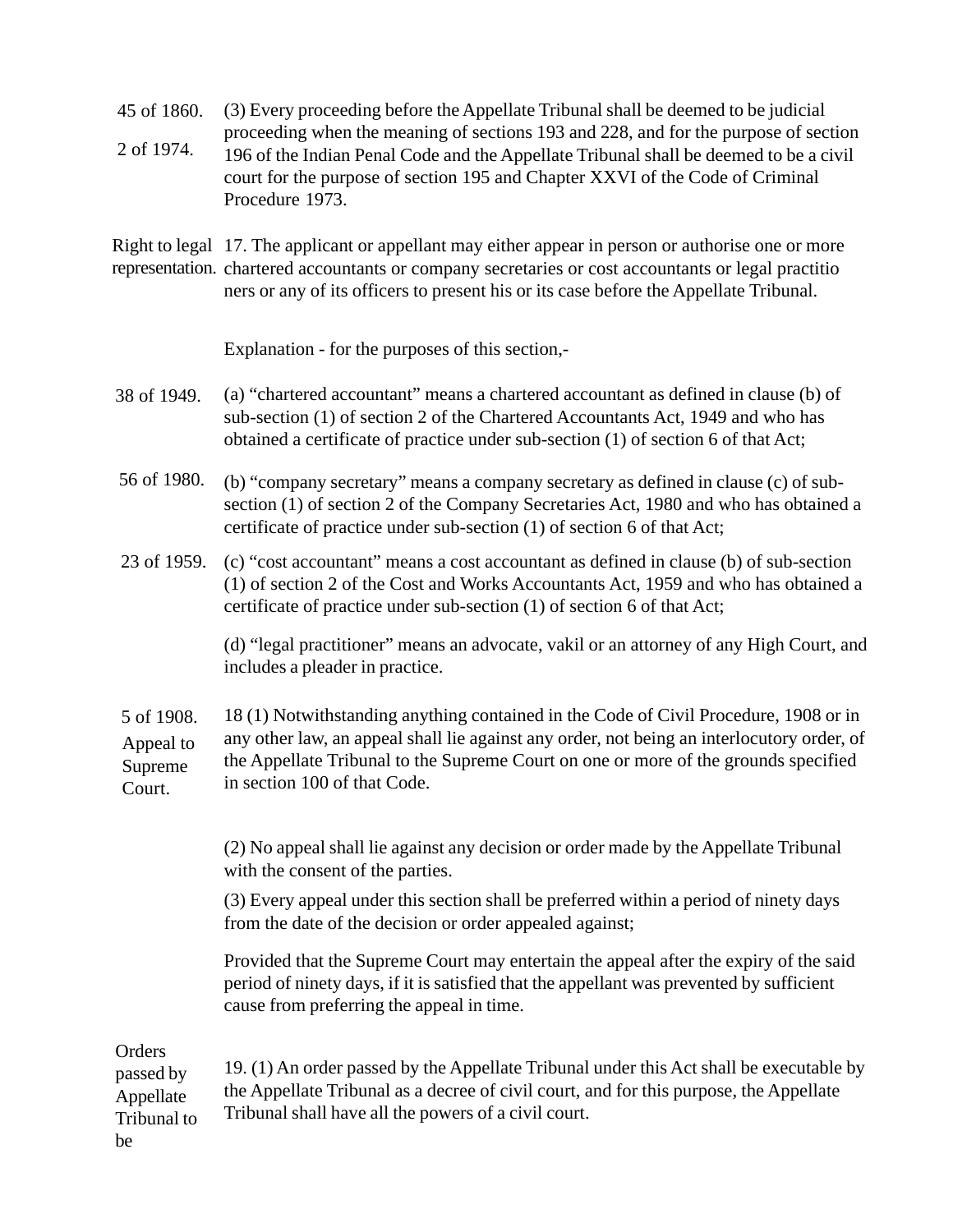|                                                                                                                                                                                                                                                                                                                                              |                                                                                                                                                                                                                                                                                                                                                                                                                       | (2) Notwithstanding anything contained in sub-section(1), the Appellate Tribunal may<br>transmit any order made by it to a civil court having local jurisdiction and such civil<br>court shall execute the order as if it were a decree made by that court. |  |  |  |
|----------------------------------------------------------------------------------------------------------------------------------------------------------------------------------------------------------------------------------------------------------------------------------------------------------------------------------------------|-----------------------------------------------------------------------------------------------------------------------------------------------------------------------------------------------------------------------------------------------------------------------------------------------------------------------------------------------------------------------------------------------------------------------|-------------------------------------------------------------------------------------------------------------------------------------------------------------------------------------------------------------------------------------------------------------|--|--|--|
| Penalty for<br>willful<br>failure to<br>comply with<br>orders of<br>Appellate<br>Tribunal.                                                                                                                                                                                                                                                   | 20. If any person willfully fails to comply with the order of the Appellate Tribunal, he<br>shall be punishable with fine which may extend to one lakh rupees and in case of a<br>second or subsequent offence with fine which may execute to two lakh rupees and in<br>the case of continuing contravention with additional fine which may extend to two<br>lakh rupees for every day during such default continues. |                                                                                                                                                                                                                                                             |  |  |  |
| Amendment<br>of section<br>23.                                                                                                                                                                                                                                                                                                               | 12. In section 23 of the Principle Act, after sub-section (2), the following Explanation<br>shall be inserted, namely:-                                                                                                                                                                                                                                                                                               |                                                                                                                                                                                                                                                             |  |  |  |
| "Explanation - For the removal of doubts it is hereby declared that the decisions of the<br>Authority taken in discharge of its functions under clause (b) of sub-section (1) and<br>sub-section (2) of section 11 and section 13, being matters appealable to the Appellate<br>Tribunal, shall not be subject to audit under this section." |                                                                                                                                                                                                                                                                                                                                                                                                                       |                                                                                                                                                                                                                                                             |  |  |  |
| Amendment<br>of section<br>35.                                                                                                                                                                                                                                                                                                               | 13. In section 35 of the principle Act,-                                                                                                                                                                                                                                                                                                                                                                              |                                                                                                                                                                                                                                                             |  |  |  |
|                                                                                                                                                                                                                                                                                                                                              | a.<br>b.                                                                                                                                                                                                                                                                                                                                                                                                              | after clause (a), the following clause shall be inserted, namely:-                                                                                                                                                                                          |  |  |  |
|                                                                                                                                                                                                                                                                                                                                              |                                                                                                                                                                                                                                                                                                                                                                                                                       | "(aa) the allowances payable to the part-time members under sub-<br>section $(6A)$ of section 5:";                                                                                                                                                          |  |  |  |
|                                                                                                                                                                                                                                                                                                                                              | $\mathbf{C}$ .<br>d                                                                                                                                                                                                                                                                                                                                                                                                   | after clause (c), the following clause shall be inserted, namely:-                                                                                                                                                                                          |  |  |  |
|                                                                                                                                                                                                                                                                                                                                              |                                                                                                                                                                                                                                                                                                                                                                                                                       | "(ca) the salary and allowances and other conditions of service of<br>officers and other employees of the Authority under sub-section (2) of<br>section 10;";                                                                                               |  |  |  |
|                                                                                                                                                                                                                                                                                                                                              | e.                                                                                                                                                                                                                                                                                                                                                                                                                    | after clause (d), the following clause shall be inserted, namely:-                                                                                                                                                                                          |  |  |  |
|                                                                                                                                                                                                                                                                                                                                              | section 14A;                                                                                                                                                                                                                                                                                                                                                                                                          | "(da) the form, the manner of its verification and the fee under sub-section (3) of                                                                                                                                                                         |  |  |  |
|                                                                                                                                                                                                                                                                                                                                              |                                                                                                                                                                                                                                                                                                                                                                                                                       | (db) the salary and allowances and other conditions of service the Chairperson and<br>other Members of the Appellate Tribunal under section 14E;                                                                                                            |  |  |  |
|                                                                                                                                                                                                                                                                                                                                              |                                                                                                                                                                                                                                                                                                                                                                                                                       | (dc) the salary and allowances and other conditions of service of the officers and<br>employees of the Appellate Tribunal under sub-section (3) of section 14H;                                                                                             |  |  |  |